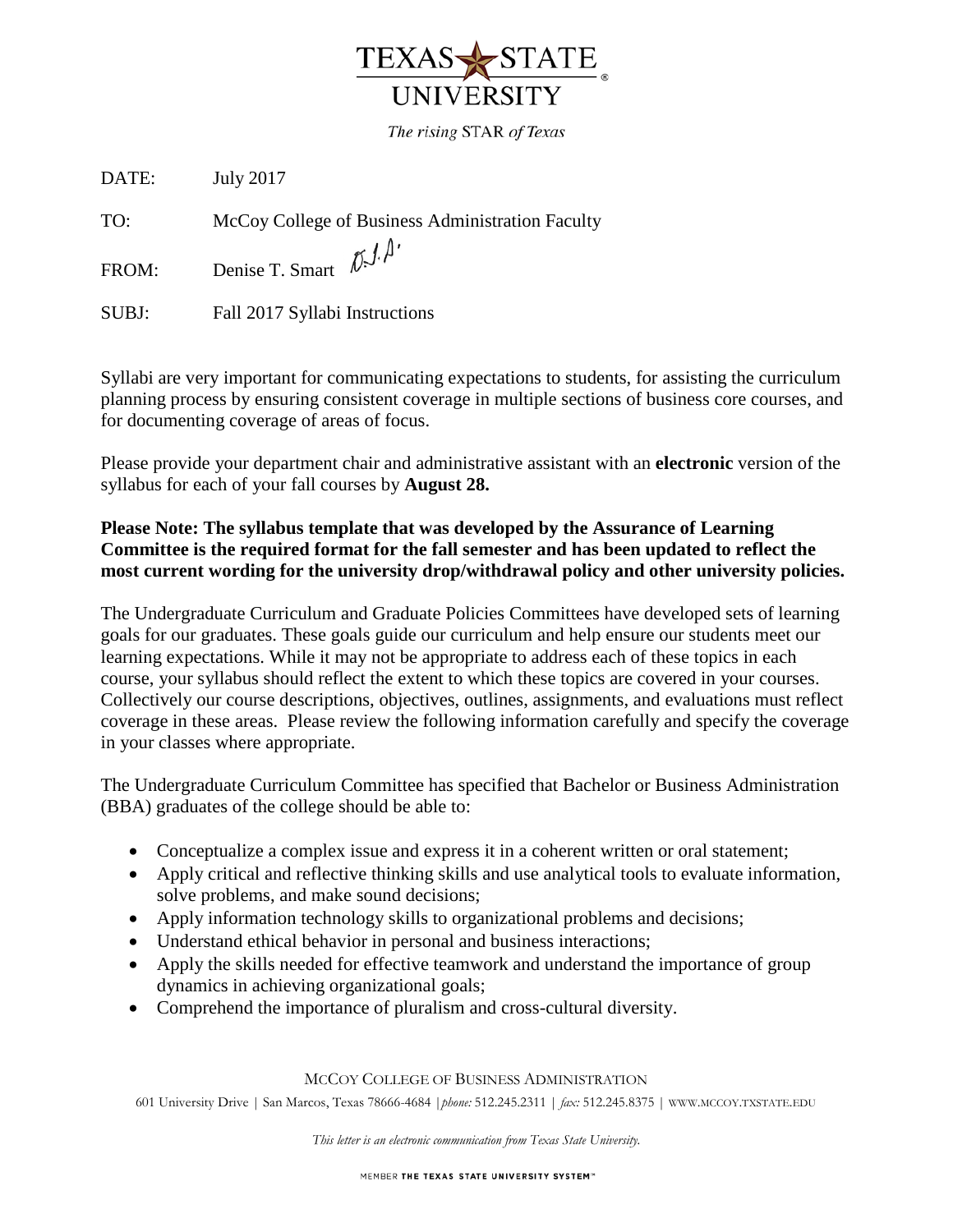The Graduate Policies Committee has specified that upon completion of the Master of Business Administration (MBA) degree, a student will be able to:

- Integrate knowledge of fundamental business disciplines to effectively manage domestic and global organizations in a dynamic environment;
- Integrate appropriate information technologies for managing business data for decision making, enhancing productivity, and communicating with others;
- Demonstrate analytical skills and critical thinking processes as applied to business decision making;
- Evaluate the issues associated with ethical leadership and conducting business in an ethical, legal, and socially responsible manner;
- Demonstrate the ability to communicate effectively, both orally and in writing, in new and unfamiliar circumstances;
- Apply the skills needed to effectively lead and contribute to dynamic workgroups.

The Graduate Policies Committee, with the Department of Accounting, has specified that upon completion of the Master of Accountancy (MAcy) degree, a student will be able to:

- Apply accounting knowledge in new and unfamiliar circumstances in different accounting areas such as financial accounting, cost, accounting information systems, taxation and audit;
- Apply advanced analytical and critical thinking skills at the level of a master's student to evaluate information, solve problems, and make sound decisions in the different areas of accounting, including financial, managerial, cost, accounting information systems, taxation, accounting ethics, professional research, and audit and controls;
- Apply information technology skills in decision-making at a level expected of a master's student for practice and research;
- Acquire appropriate research skills needed for practice;
- Conceptualize a complex issue into a coherent, persuasive written or oral statement;
- Understand the importance of culture and diversity;
- Apply ethical reasoning for resolution of ethical dimensions of accounting and reporting in the business world.

The Graduate Policies Committee, with the Departments of Accounting and Computer Information Systems & Quantitative Methods, has specified that upon completion of the Master of Science in Accounting Information Technology (MSAIT) degree, a student will be able to:

- Apply accounting and information technology knowledge in new and unfamiliar circumstances;
- Apply analytical and critical thinking skills to evaluate information, solve problems and make sound decisions in accounting and information technology problems;
- Use information technology skills in decision-making at a level expected of a master's student for practice and research in accounting and information technology used in a business consulting capacity;
- Conceptualize a complex issue in to a coherent, persuasive written or oral statement;
- Understand the importance of group dynamics in achieving organizational goals and use the skills needed for effective teamwork;
- Apply ethical reasoning for resolution of ethical dilemmas in accounting and information technology.